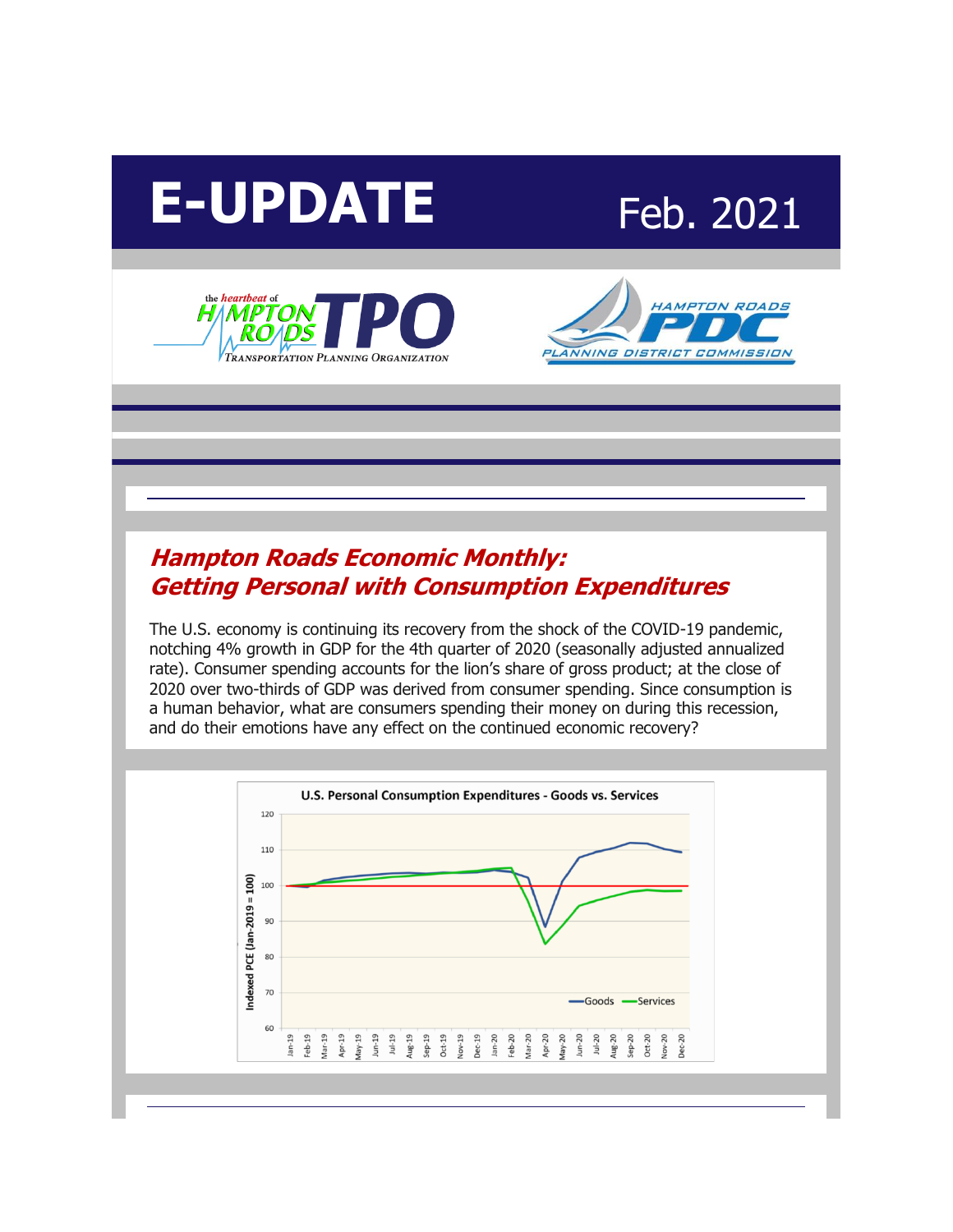### **[HRTPO Releases Updated](http://r20.rs6.net/tn.jsp?f=00109oiV3xSkzBt56t-BYS3Ky0guua2w3_6f_oVZw6AFm4jv8x6K6D4zAhBOcLHt4WJQPSeSDML8baVi13BXkxxcdh-hzID8ooTicOwxhTMsHxLKB5i2JrPdM-TUAzaoOO05JhF_g-blqhK_Qs9jytSoLk7zb2r9DyT7gwzbMhzIrGyDLaduInO3OaFM5MCfFLWvqzpUlCovXIJqIFhmg9nJWOuOG9FvgGBS5sEY9UnnDlnWwnwviM-n0zRaHS4YrCGO_1hf0Mw_e6_bJ1g7RsI8Ansk1V7sxrUOPxWpM2VUSPQhSZ7VzrJ9VBBdpVy0WXi&c=XSfAaBjmMyFXCK3ogOKQjOLXBjkM5KlVN6duirzYJZldNxpflb4tWQ==&ch=eiZUL1hBDGxnhxxuisvoy75e1qzTe7ccL4uWussI1z544bSHlwyRbg==)  [Analysis of COVID-](http://r20.rs6.net/tn.jsp?f=00109oiV3xSkzBt56t-BYS3Ky0guua2w3_6f_oVZw6AFm4jv8x6K6D4zAhBOcLHt4WJQPSeSDML8baVi13BXkxxcdh-hzID8ooTicOwxhTMsHxLKB5i2JrPdM-TUAzaoOO05JhF_g-blqhK_Qs9jytSoLk7zb2r9DyT7gwzbMhzIrGyDLaduInO3OaFM5MCfFLWvqzpUlCovXIJqIFhmg9nJWOuOG9FvgGBS5sEY9UnnDlnWwnwviM-n0zRaHS4YrCGO_1hf0Mw_e6_bJ1g7RsI8Ansk1V7sxrUOPxWpM2VUSPQhSZ7VzrJ9VBBdpVy0WXi&c=XSfAaBjmMyFXCK3ogOKQjOLXBjkM5KlVN6duirzYJZldNxpflb4tWQ==&ch=eiZUL1hBDGxnhxxuisvoy75e1qzTe7ccL4uWussI1z544bSHlwyRbg==)19's [Impact on Regional](http://r20.rs6.net/tn.jsp?f=00109oiV3xSkzBt56t-BYS3Ky0guua2w3_6f_oVZw6AFm4jv8x6K6D4zAhBOcLHt4WJQPSeSDML8baVi13BXkxxcdh-hzID8ooTicOwxhTMsHxLKB5i2JrPdM-TUAzaoOO05JhF_g-blqhK_Qs9jytSoLk7zb2r9DyT7gwzbMhzIrGyDLaduInO3OaFM5MCfFLWvqzpUlCovXIJqIFhmg9nJWOuOG9FvgGBS5sEY9UnnDlnWwnwviM-n0zRaHS4YrCGO_1hf0Mw_e6_bJ1g7RsI8Ansk1V7sxrUOPxWpM2VUSPQhSZ7VzrJ9VBBdpVy0WXi&c=XSfAaBjmMyFXCK3ogOKQjOLXBjkM5KlVN6duirzYJZldNxpflb4tWQ==&ch=eiZUL1hBDGxnhxxuisvoy75e1qzTe7ccL4uWussI1z544bSHlwyRbg==)  [Transportation](http://r20.rs6.net/tn.jsp?f=00109oiV3xSkzBt56t-BYS3Ky0guua2w3_6f_oVZw6AFm4jv8x6K6D4zAhBOcLHt4WJQPSeSDML8baVi13BXkxxcdh-hzID8ooTicOwxhTMsHxLKB5i2JrPdM-TUAzaoOO05JhF_g-blqhK_Qs9jytSoLk7zb2r9DyT7gwzbMhzIrGyDLaduInO3OaFM5MCfFLWvqzpUlCovXIJqIFhmg9nJWOuOG9FvgGBS5sEY9UnnDlnWwnwviM-n0zRaHS4YrCGO_1hf0Mw_e6_bJ1g7RsI8Ansk1V7sxrUOPxWpM2VUSPQhSZ7VzrJ9VBBdpVy0WXi&c=XSfAaBjmMyFXCK3ogOKQjOLXBjkM5KlVN6duirzYJZldNxpflb4tWQ==&ch=eiZUL1hBDGxnhxxuisvoy75e1qzTe7ccL4uWussI1z544bSHlwyRbg==)**

HRTPO has recently released the 2020 version of the State of Transportation in Hampton Roads report. The State of Transportation report details the current status and recent



trends for all facets of the transportation system in Hampton Roads, including air, rail, water, and highways. The State of Transportation 2020 Update also includes an analysis of the impacts of COVID-19 on the regional transportation system.

### **[New Tool to Learn About](http://r20.rs6.net/tn.jsp?f=00109oiV3xSkzBt56t-BYS3Ky0guua2w3_6f_oVZw6AFm4jv8x6K6D4zAhBOcLHt4WJ6Ap19JHveGKCnmK3vMKfYeB0hwi8zsbFyMYSbTiS0DZXWnWVOw-TaAScsdBFidHaKeLOj3Ih-RIMyja8s10u5idM85xo8QsxlXprFnuj2r3HoAXr_I9QXzA2CNijOWMq0qfqH43JpTO5hI8-M4cgnvEBjJgCTTRgqVwTLWR6viGPrYWCeFvjPqj2vhtamfDrIgIjknceiYcpVvL3KUi9xw==&c=XSfAaBjmMyFXCK3ogOKQjOLXBjkM5KlVN6duirzYJZldNxpflb4tWQ==&ch=eiZUL1hBDGxnhxxuisvoy75e1qzTe7ccL4uWussI1z544bSHlwyRbg==)  [Building First Floor Elevations](http://r20.rs6.net/tn.jsp?f=00109oiV3xSkzBt56t-BYS3Ky0guua2w3_6f_oVZw6AFm4jv8x6K6D4zAhBOcLHt4WJ6Ap19JHveGKCnmK3vMKfYeB0hwi8zsbFyMYSbTiS0DZXWnWVOw-TaAScsdBFidHaKeLOj3Ih-RIMyja8s10u5idM85xo8QsxlXprFnuj2r3HoAXr_I9QXzA2CNijOWMq0qfqH43JpTO5hI8-M4cgnvEBjJgCTTRgqVwTLWR6viGPrYWCeFvjPqj2vhtamfDrIgIjknceiYcpVvL3KUi9xw==&c=XSfAaBjmMyFXCK3ogOKQjOLXBjkM5KlVN6duirzYJZldNxpflb4tWQ==&ch=eiZUL1hBDGxnhxxuisvoy75e1qzTe7ccL4uWussI1z544bSHlwyRbg==)**

HRPDC staff recently launched a new *Esri Story* [Map on HRGEO.org](http://r20.rs6.net/tn.jsp?f=00109oiV3xSkzBt56t-BYS3Ky0guua2w3_6f_oVZw6AFm4jv8x6K6D4zAhBOcLHt4WJiZ9hrf6DAvhpI7gABIziflsdlPnWWDXSFqJh5AU15BUl5BckuG2PORCHb_T4hRJJPAFysv55l_66DXDTUsVzlor30lRBD5jvJdL0BYFgs7Pb0lyFIoqGbZeC1WZzZjZk&c=XSfAaBjmMyFXCK3ogOKQjOLXBjkM5KlVN6duirzYJZldNxpflb4tWQ==&ch=eiZUL1hBDGxnhxxuisvoy75e1qzTe7ccL4uWussI1z544bSHlwyRbg==) that provides an interactive summary of the organization's multi-year effort to develop building first floor elevation data. First floor elevations (FFE) are important for identifying individual structures and areas of communities that are most at risk of flood



damage. FFE data ultimately supports flood mitigation planning and evaluating solutions for communities and individual structures, such as installing flood vents or elevating homes.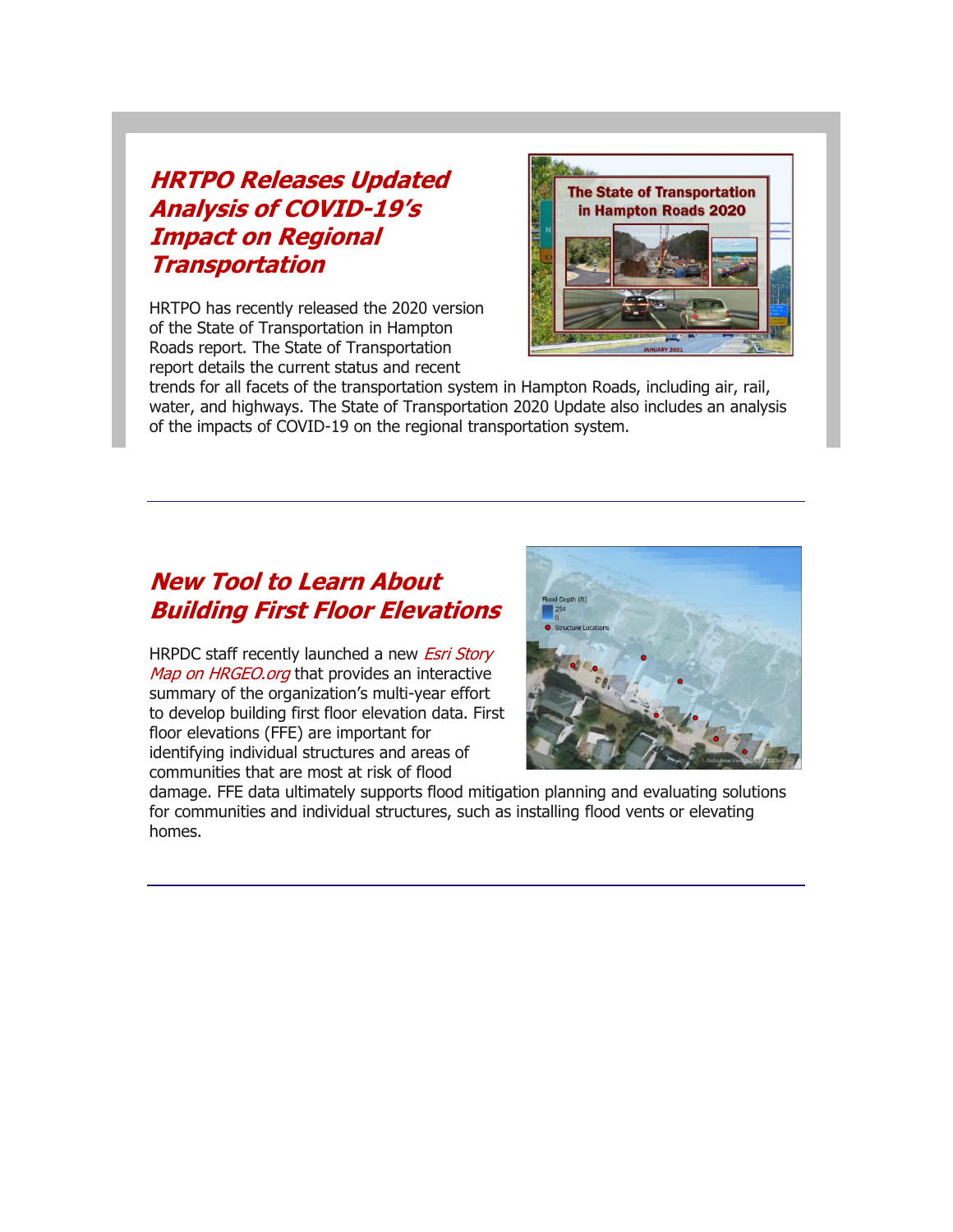### **[2045 Long-Range](http://r20.rs6.net/tn.jsp?f=00109oiV3xSkzBt56t-BYS3Ky0guua2w3_6f_oVZw6AFm4jv8x6K6D4zAhBOcLHt4WJhb979QDSp96IoCtJpbHIZnH3ZI05nhGQjqFtR0g457psdQ_njloVYyXQPSvQYQGR3WEXB2-WF7guRcVmJICDNuSxAbOrKgXNAmyrTsZSlgfmxv1xlH-TkrZxMdb_r-Ti3vw-sy70bvw6cyESIn7nVWYyGgB_domf14t4n2iIinu3jl0upBeNNeS-oIZLGQg0hJwI83d7k2AqRrNiohhiqW4OCT70iaEyZ6f1RQU4t5zoO0e8rc3sf9sPhXgxPvfUvIrWReXjUWc=&c=XSfAaBjmMyFXCK3ogOKQjOLXBjkM5KlVN6duirzYJZldNxpflb4tWQ==&ch=eiZUL1hBDGxnhxxuisvoy75e1qzTe7ccL4uWussI1z544bSHlwyRbg==)  [Transportation Plan:](http://r20.rs6.net/tn.jsp?f=00109oiV3xSkzBt56t-BYS3Ky0guua2w3_6f_oVZw6AFm4jv8x6K6D4zAhBOcLHt4WJhb979QDSp96IoCtJpbHIZnH3ZI05nhGQjqFtR0g457psdQ_njloVYyXQPSvQYQGR3WEXB2-WF7guRcVmJICDNuSxAbOrKgXNAmyrTsZSlgfmxv1xlH-TkrZxMdb_r-Ti3vw-sy70bvw6cyESIn7nVWYyGgB_domf14t4n2iIinu3jl0upBeNNeS-oIZLGQg0hJwI83d7k2AqRrNiohhiqW4OCT70iaEyZ6f1RQU4t5zoO0e8rc3sf9sPhXgxPvfUvIrWReXjUWc=&c=XSfAaBjmMyFXCK3ogOKQjOLXBjkM5KlVN6duirzYJZldNxpflb4tWQ==&ch=eiZUL1hBDGxnhxxuisvoy75e1qzTe7ccL4uWussI1z544bSHlwyRbg==)  [Candidate Project Evaluation](http://r20.rs6.net/tn.jsp?f=00109oiV3xSkzBt56t-BYS3Ky0guua2w3_6f_oVZw6AFm4jv8x6K6D4zAhBOcLHt4WJhb979QDSp96IoCtJpbHIZnH3ZI05nhGQjqFtR0g457psdQ_njloVYyXQPSvQYQGR3WEXB2-WF7guRcVmJICDNuSxAbOrKgXNAmyrTsZSlgfmxv1xlH-TkrZxMdb_r-Ti3vw-sy70bvw6cyESIn7nVWYyGgB_domf14t4n2iIinu3jl0upBeNNeS-oIZLGQg0hJwI83d7k2AqRrNiohhiqW4OCT70iaEyZ6f1RQU4t5zoO0e8rc3sf9sPhXgxPvfUvIrWReXjUWc=&c=XSfAaBjmMyFXCK3ogOKQjOLXBjkM5KlVN6duirzYJZldNxpflb4tWQ==&ch=eiZUL1hBDGxnhxxuisvoy75e1qzTe7ccL4uWussI1z544bSHlwyRbg==)  [and Prioritization Report](http://r20.rs6.net/tn.jsp?f=00109oiV3xSkzBt56t-BYS3Ky0guua2w3_6f_oVZw6AFm4jv8x6K6D4zAhBOcLHt4WJhb979QDSp96IoCtJpbHIZnH3ZI05nhGQjqFtR0g457psdQ_njloVYyXQPSvQYQGR3WEXB2-WF7guRcVmJICDNuSxAbOrKgXNAmyrTsZSlgfmxv1xlH-TkrZxMdb_r-Ti3vw-sy70bvw6cyESIn7nVWYyGgB_domf14t4n2iIinu3jl0upBeNNeS-oIZLGQg0hJwI83d7k2AqRrNiohhiqW4OCT70iaEyZ6f1RQU4t5zoO0e8rc3sf9sPhXgxPvfUvIrWReXjUWc=&c=XSfAaBjmMyFXCK3ogOKQjOLXBjkM5KlVN6duirzYJZldNxpflb4tWQ==&ch=eiZUL1hBDGxnhxxuisvoy75e1qzTe7ccL4uWussI1z544bSHlwyRbg==)**

A core function of the HRTPO, the metropolitan planning organization (MPO) for the Hampton Roads area, is to develop and maintain a Long-Range Transportation Plan (LRTP). The LRTP is



a blueprint for planned transportation improvements over a 20-year planning horizon based on the vision and goals of the region. Since 2016, HRTPO staff has been coordinating with regional stakeholders and the public to update the LRTP to the horizon year of 2045.

### **[Team Up to Clean Up the](http://r20.rs6.net/tn.jsp?f=00109oiV3xSkzBt56t-BYS3Ky0guua2w3_6f_oVZw6AFm4jv8x6K6D4zAhBOcLHt4WJbWM6Lo0h8uJcqPSLZnWdL69CyXrnvPn0HnhRByxkI91YseIkAetQQGlXo6kXRgicxjfSQi_77GiYksTqN-lrlchjGBrO3n56kPcnvkzzT5hD3NhyOZzEptqRzXnKU141_QdEgM9dNYa72APvgIRRVhyWItA9AkZRlHSKgATsfZ9Tpwkyu1TcCSisQEsLIbbhuok9XlFnZ5w=&c=XSfAaBjmMyFXCK3ogOKQjOLXBjkM5KlVN6duirzYJZldNxpflb4tWQ==&ch=eiZUL1hBDGxnhxxuisvoy75e1qzTe7ccL4uWussI1z544bSHlwyRbg==)  [Street Where You Live!](http://r20.rs6.net/tn.jsp?f=00109oiV3xSkzBt56t-BYS3Ky0guua2w3_6f_oVZw6AFm4jv8x6K6D4zAhBOcLHt4WJbWM6Lo0h8uJcqPSLZnWdL69CyXrnvPn0HnhRByxkI91YseIkAetQQGlXo6kXRgicxjfSQi_77GiYksTqN-lrlchjGBrO3n56kPcnvkzzT5hD3NhyOZzEptqRzXnKU141_QdEgM9dNYa72APvgIRRVhyWItA9AkZRlHSKgATsfZ9Tpwkyu1TcCSisQEsLIbbhuok9XlFnZ5w=&c=XSfAaBjmMyFXCK3ogOKQjOLXBjkM5KlVN6duirzYJZldNxpflb4tWQ==&ch=eiZUL1hBDGxnhxxuisvoy75e1qzTe7ccL4uWussI1z544bSHlwyRbg==)**

Spending time outdoors is one of the safest, socially-distanced activities one can do these days. With this in mind, askHRgreen.org and Keep



Virginia Beautiful invite Hampton Roads neighbors to step outside, March 26-27, and join the Great American Cleanup by grabbing a trash bag and clearing litter from their community.

### **[February Map of the Month:](http://r20.rs6.net/tn.jsp?f=00109oiV3xSkzBt56t-BYS3Ky0guua2w3_6f_oVZw6AFm4jv8x6K6D4zAhBOcLHt4WJbEkur68WIw1GcBRGjlk7esNtIpoPtyYJ0Vnp62H-R9gZnySts34OPMiMB_-6w8E1-GRTPiAS7XyewICQvhBT3z9AlheMzToYK4NevNbK7FJnnxFQ3HIVkRmKEcO5VxbgmA4V-Ucz0xkQjNTveWWg-s9-Kf2KwXGZQqdyldbyCBzLEaUeCcR9lCz9Py8t1zMDDPO90IKQHlAYLYSRF_khDTBuSVJBbb5v_6-b6KrKNXE=&c=XSfAaBjmMyFXCK3ogOKQjOLXBjkM5KlVN6duirzYJZldNxpflb4tWQ==&ch=eiZUL1hBDGxnhxxuisvoy75e1qzTe7ccL4uWussI1z544bSHlwyRbg==)  [Historic County Boundaries of](http://r20.rs6.net/tn.jsp?f=00109oiV3xSkzBt56t-BYS3Ky0guua2w3_6f_oVZw6AFm4jv8x6K6D4zAhBOcLHt4WJbEkur68WIw1GcBRGjlk7esNtIpoPtyYJ0Vnp62H-R9gZnySts34OPMiMB_-6w8E1-GRTPiAS7XyewICQvhBT3z9AlheMzToYK4NevNbK7FJnnxFQ3HIVkRmKEcO5VxbgmA4V-Ucz0xkQjNTveWWg-s9-Kf2KwXGZQqdyldbyCBzLEaUeCcR9lCz9Py8t1zMDDPO90IKQHlAYLYSRF_khDTBuSVJBbb5v_6-b6KrKNXE=&c=XSfAaBjmMyFXCK3ogOKQjOLXBjkM5KlVN6duirzYJZldNxpflb4tWQ==&ch=eiZUL1hBDGxnhxxuisvoy75e1qzTe7ccL4uWussI1z544bSHlwyRbg==)  [Hampton Roads](http://r20.rs6.net/tn.jsp?f=00109oiV3xSkzBt56t-BYS3Ky0guua2w3_6f_oVZw6AFm4jv8x6K6D4zAhBOcLHt4WJbEkur68WIw1GcBRGjlk7esNtIpoPtyYJ0Vnp62H-R9gZnySts34OPMiMB_-6w8E1-GRTPiAS7XyewICQvhBT3z9AlheMzToYK4NevNbK7FJnnxFQ3HIVkRmKEcO5VxbgmA4V-Ucz0xkQjNTveWWg-s9-Kf2KwXGZQqdyldbyCBzLEaUeCcR9lCz9Py8t1zMDDPO90IKQHlAYLYSRF_khDTBuSVJBbb5v_6-b6KrKNXE=&c=XSfAaBjmMyFXCK3ogOKQjOLXBjkM5KlVN6duirzYJZldNxpflb4tWQ==&ch=eiZUL1hBDGxnhxxuisvoy75e1qzTe7ccL4uWussI1z544bSHlwyRbg==)**

Have you ever heard of Warrosquyoake County? Did you know there used to be a City of Warwick, City of Nansemond, and City of South Norfolk?



There are currently 17 member localities of the

Hampton Roads Planning District Commission but in 1634, the colony of Virginia consisted of just eight original "shires," five of which were in what is now considered Hampton Roads.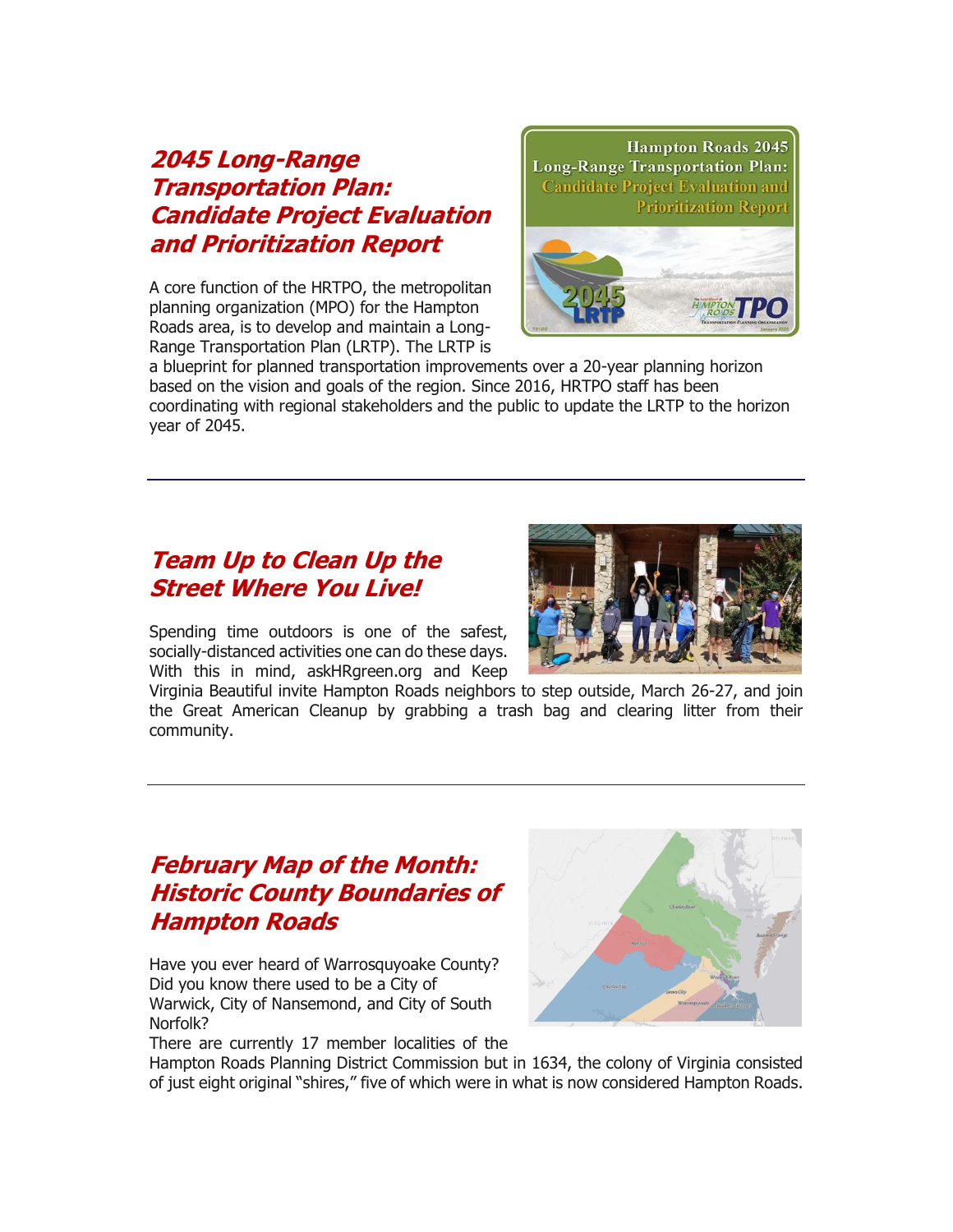

# **Hampton Roads COVID Utility Relief** www.HRUtilityRelief.com

### **[Hampton Roads COVID-19 Impact Planning Hub](http://r20.rs6.net/tn.jsp?f=00109oiV3xSkzBt56t-BYS3Ky0guua2w3_6f_oVZw6AFm4jv8x6K6D4zHe2BokfPArJwGuumRae-o08uxFM4IYiwVDJmqecShKtsip-hX8GsSCiNoGEfLR9GoJ9BT7iVCIGU4SNZDLcNHBE9S-e6N0_51NYZdc4LNIK2PixqDXpO78=&c=XSfAaBjmMyFXCK3ogOKQjOLXBjkM5KlVN6duirzYJZldNxpflb4tWQ==&ch=eiZUL1hBDGxnhxxuisvoy75e1qzTe7ccL4uWussI1z544bSHlwyRbg==)**

Visit the COVID-19 Impact Planning Hub to get the latest information on COVID-19 in Hampton Roads.



### **HRPDC/HRTPO In the News**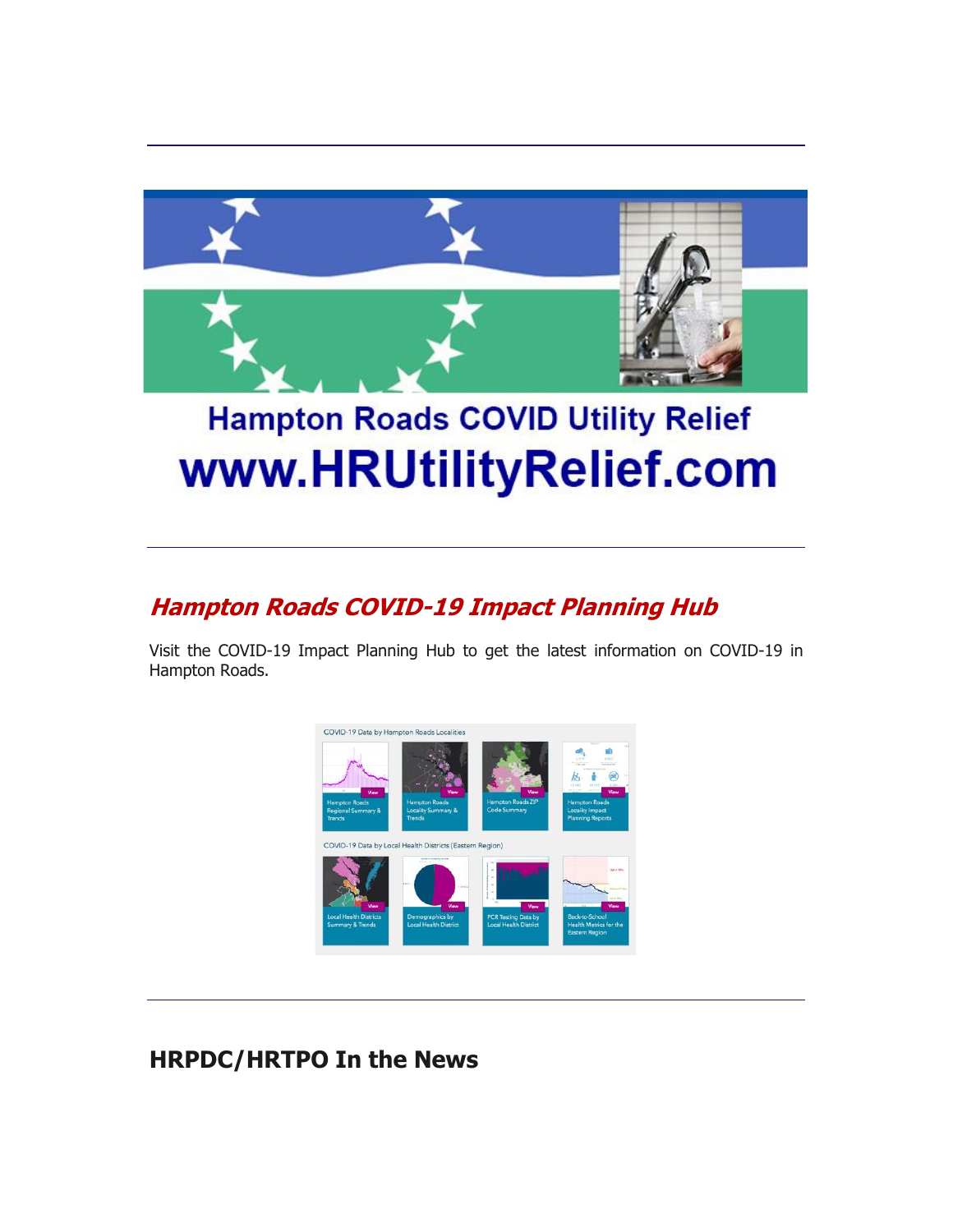[Hampton Roads Planning District Commission requests Northam's help](http://r20.rs6.net/tn.jsp?f=00109oiV3xSkzBt56t-BYS3Ky0guua2w3_6f_oVZw6AFm4jv8x6K6D4zAhBOcLHt4WJnOeRuXP238uXLoyuyvlKnUWaTnbZc7oocSQYxF3THtn6muMlsVmnxpV_k1UXnZ-sWr5HGxG3tdbp7-wMkI4p9zWsMIZ4wfkNlkNvpon_PIg77EYDgZ9FAmjFRnTGuXOvAneqTOTseJCAhZPiAuCJ9hgUbdI2cuqs85N40fqSJcZ1kcNkRkAhc3QzdAxcPyBoOr2SI7BwNX4OtZKLCKsmUISkl0OWY4EihOxbdKRqS8Mv2qStu8RyeQgOEztrHTHAShkKPUbEJ0_qHICGdJ5SEaZZ8TDkS-DeZQPt261o-wG-Gj65LViWVBVPHVXlUS5a&c=XSfAaBjmMyFXCK3ogOKQjOLXBjkM5KlVN6duirzYJZldNxpflb4tWQ==&ch=eiZUL1hBDGxnhxxuisvoy75e1qzTe7ccL4uWussI1z544bSHlwyRbg==)  [increasing rate of vaccinations](http://r20.rs6.net/tn.jsp?f=00109oiV3xSkzBt56t-BYS3Ky0guua2w3_6f_oVZw6AFm4jv8x6K6D4zAhBOcLHt4WJnOeRuXP238uXLoyuyvlKnUWaTnbZc7oocSQYxF3THtn6muMlsVmnxpV_k1UXnZ-sWr5HGxG3tdbp7-wMkI4p9zWsMIZ4wfkNlkNvpon_PIg77EYDgZ9FAmjFRnTGuXOvAneqTOTseJCAhZPiAuCJ9hgUbdI2cuqs85N40fqSJcZ1kcNkRkAhc3QzdAxcPyBoOr2SI7BwNX4OtZKLCKsmUISkl0OWY4EihOxbdKRqS8Mv2qStu8RyeQgOEztrHTHAShkKPUbEJ0_qHICGdJ5SEaZZ8TDkS-DeZQPt261o-wG-Gj65LViWVBVPHVXlUS5a&c=XSfAaBjmMyFXCK3ogOKQjOLXBjkM5KlVN6duirzYJZldNxpflb4tWQ==&ch=eiZUL1hBDGxnhxxuisvoy75e1qzTe7ccL4uWussI1z544bSHlwyRbg==) (WVEC, January 22, 2021)

[HRPDC sends letter to Northam expressing concerns on lack of COVID-](http://r20.rs6.net/tn.jsp?f=00109oiV3xSkzBt56t-BYS3Ky0guua2w3_6f_oVZw6AFm4jv8x6K6D4zAhBOcLHt4WJcGKIj8EtvLDq04lthcV7Vq517URjXpFRXsMz-REf2K_TS9RufBxUBOTsi4a_Wg6PYZzoyBHK0AuGvsXrMqM-u3BepcxMpnpdqXXX2kkMpPh70GpFZoAHfts5ZP9BLHGxORLX17SooL1vlBj_Uy4pcrLMKiUkaDSlmqHa9IRnoSjDpIxnWbdexT42yt_SS6XfKBgrX2LAhMauBVARdU2LWg==&c=XSfAaBjmMyFXCK3ogOKQjOLXBjkM5KlVN6duirzYJZldNxpflb4tWQ==&ch=eiZUL1hBDGxnhxxuisvoy75e1qzTe7ccL4uWussI1z544bSHlwyRbg==)[19 vaccinations](http://r20.rs6.net/tn.jsp?f=00109oiV3xSkzBt56t-BYS3Ky0guua2w3_6f_oVZw6AFm4jv8x6K6D4zAhBOcLHt4WJcGKIj8EtvLDq04lthcV7Vq517URjXpFRXsMz-REf2K_TS9RufBxUBOTsi4a_Wg6PYZzoyBHK0AuGvsXrMqM-u3BepcxMpnpdqXXX2kkMpPh70GpFZoAHfts5ZP9BLHGxORLX17SooL1vlBj_Uy4pcrLMKiUkaDSlmqHa9IRnoSjDpIxnWbdexT42yt_SS6XfKBgrX2LAhMauBVARdU2LWg==&c=XSfAaBjmMyFXCK3ogOKQjOLXBjkM5KlVN6duirzYJZldNxpflb4tWQ==&ch=eiZUL1hBDGxnhxxuisvoy75e1qzTe7ccL4uWussI1z544bSHlwyRbg==) (WAVY, January 22, 2021)

### **Public Comment Opportunities**

[Public Notice:HRTPO Hosts a Regional Connectors Study](http://r20.rs6.net/tn.jsp?f=00109oiV3xSkzBt56t-BYS3Ky0guua2w3_6f_oVZw6AFm4jv8x6K6D4zAhBOcLHt4WJRRX3dtj0xVE9ocGqSf3622M184CPF5agwQBiswiZCrWdNZf6lt-YsmX3RSgOsutIOSvraJ0Ay_h-rjd6TRk1ywAO47gxmHRVsf0WWL8jfDBSj9UMCc7TiA2nFAzo8T5FwGL4XkduaVN7y_LDja68usYj41mfJx_oMKeJi-WulK_iDB1lX-RID970jcMaFAP3eCWz8hZEBIkOlRTZEq6aAA==&c=XSfAaBjmMyFXCK3ogOKQjOLXBjkM5KlVN6duirzYJZldNxpflb4tWQ==&ch=eiZUL1hBDGxnhxxuisvoy75e1qzTe7ccL4uWussI1z544bSHlwyRbg==) Virtual Open **[House](http://r20.rs6.net/tn.jsp?f=00109oiV3xSkzBt56t-BYS3Ky0guua2w3_6f_oVZw6AFm4jv8x6K6D4zAhBOcLHt4WJRRX3dtj0xVE9ocGqSf3622M184CPF5agwQBiswiZCrWdNZf6lt-YsmX3RSgOsutIOSvraJ0Ay_h-rjd6TRk1ywAO47gxmHRVsf0WWL8jfDBSj9UMCc7TiA2nFAzo8T5FwGL4XkduaVN7y_LDja68usYj41mfJx_oMKeJi-WulK_iDB1lX-RID970jcMaFAP3eCWz8hZEBIkOlRTZEq6aAA==&c=XSfAaBjmMyFXCK3ogOKQjOLXBjkM5KlVN6duirzYJZldNxpflb4tWQ==&ch=eiZUL1hBDGxnhxxuisvoy75e1qzTe7ccL4uWussI1z544bSHlwyRbg==)** 

[Public Notice:Portsmouth-Chesapeake Joint Land Use Study \(JLUS\)](http://r20.rs6.net/tn.jsp?f=00109oiV3xSkzBt56t-BYS3Ky0guua2w3_6f_oVZw6AFm4jv8x6K6D4zAhBOcLHt4WJV2y6Kf9GrvMNvMonqSdKB7xUQ4f9iVhMcsPp69DMFCVu_4d-FAFAs4-VKgEdz1HjucHsdjbRNisPR1C9BEcXRGX7ziV5-BxuFup_x0aNB_f_jW8ZgNuodBYItKSXHv1_sbl318NBEPI5fvhuaWpF2sgyawhzoyWeV3ESwuBJ1FbxNOUZBlJCVZF0NKZCTMi3UD-7yTtntzMSvs-sx3kdzFWyStNVNflJwDswlUcChRND58-E2O2biaxedFIRSBnN&c=XSfAaBjmMyFXCK3ogOKQjOLXBjkM5KlVN6duirzYJZldNxpflb4tWQ==&ch=eiZUL1hBDGxnhxxuisvoy75e1qzTe7ccL4uWussI1z544bSHlwyRbg==)  [Virtual Public Meeting](http://r20.rs6.net/tn.jsp?f=00109oiV3xSkzBt56t-BYS3Ky0guua2w3_6f_oVZw6AFm4jv8x6K6D4zAhBOcLHt4WJV2y6Kf9GrvMNvMonqSdKB7xUQ4f9iVhMcsPp69DMFCVu_4d-FAFAs4-VKgEdz1HjucHsdjbRNisPR1C9BEcXRGX7ziV5-BxuFup_x0aNB_f_jW8ZgNuodBYItKSXHv1_sbl318NBEPI5fvhuaWpF2sgyawhzoyWeV3ESwuBJ1FbxNOUZBlJCVZF0NKZCTMi3UD-7yTtntzMSvs-sx3kdzFWyStNVNflJwDswlUcChRND58-E2O2biaxedFIRSBnN&c=XSfAaBjmMyFXCK3ogOKQjOLXBjkM5KlVN6duirzYJZldNxpflb4tWQ==&ch=eiZUL1hBDGxnhxxuisvoy75e1qzTe7ccL4uWussI1z544bSHlwyRbg==)

## **Upcoming Meetings**



KENDALL L. MILLER Administrator, Office of Community Affairs and Civil Rights

Phone: 757.420.8300 Fax: 757.523.4881